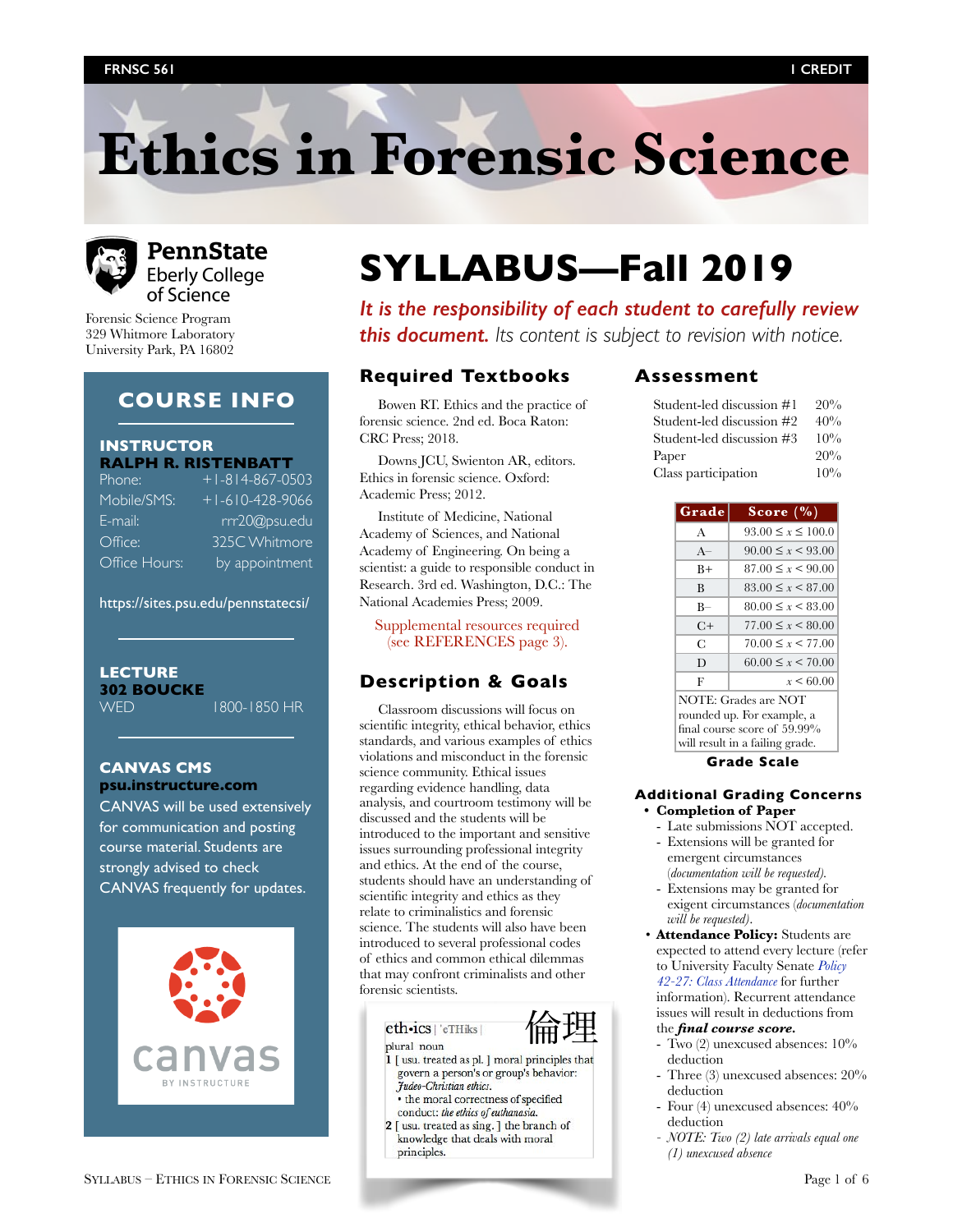

# **Course Calendar Course Topics and Resources**

| Wk                                          | <b>Date</b>                                                                                                       | <b>Discussion Topic</b>                                                                                   |                                                         | References*                                 |  |
|---------------------------------------------|-------------------------------------------------------------------------------------------------------------------|-----------------------------------------------------------------------------------------------------------|---------------------------------------------------------|---------------------------------------------|--|
| 01                                          | Aug. 28<br><b>Introduction and Course Overview; Forensic Fraudsters</b>                                           |                                                                                                           | Starrs; Midkiff                                         |                                             |  |
| 02                                          | <b>What are Ethics?</b><br>Sep. 04<br>STUDENT-LED DISCUSSION #1 (students #1-2)                                   |                                                                                                           | Bowen $(ch. 1);$<br>Downs et al. (ch. 1, 2-2.3)         |                                             |  |
| 03                                          | <b>Ethics in Forensic Science</b><br>Sep. 11<br>STUDENT-LED DISCUSSION #1 (students #3-4)                         |                                                                                                           | Bowen (ch. 2-4);<br>Downs et al. (ch. 2.4-2.8, 3); Saks |                                             |  |
| 04                                          | Ethics in the Criminal Justice System and Law Enforcement<br>Sep. 18<br>STUDENT-LED DISCUSSION #1 (students #5-6) |                                                                                                           | Bowen $(ch. 4);$<br>Downs et al. (ch. 8)                |                                             |  |
| 05                                          | Sep. 25                                                                                                           | <b>Criminal Investigation Ethics</b><br>STUDENT-LED DISCUSSION #1 (students #7-8)                         |                                                         | Bowen $(ch. 5);$<br>Downs et al. (ch. 10)   |  |
| 06                                          | Oct. 02                                                                                                           | <b>Ethical Duties of Attorneys</b><br>STUDENT-LED DISCUSSION #2 (student #1)                              |                                                         | Downs et al. $(ch. 11-12)$                  |  |
| 07                                          | Oct. 09                                                                                                           | <b>Judicial Ethics</b><br>STUDENT-LED DISCUSSION #2 (student #2)                                          |                                                         | Downs et al. (ch. 14)                       |  |
| 08                                          | Oct. 16                                                                                                           | Ethics in the Courtroom and in Testimony<br>STUDENT-LED DISCUSSION #2 (student #3)                        |                                                         | Bowen $(ch. 6);$<br>Downs et al. (ch. 13)   |  |
| 09                                          | Ethics in the Crime Laboratory and CSI<br>Oct. 23<br>STUDENT-LED DISCUSSION #2 (student #4)                       |                                                                                                           | Bowen $(ch. 6);$<br>Downs et al. (ch. 10)               |                                             |  |
| 10                                          | Whistleblowers<br>Oct. 30<br>STUDENT-LED DISCUSSION #2 (student #5)                                               |                                                                                                           | Bowen $(ch. 8);$<br>Downs et al. (ch. 16)               |                                             |  |
| 11                                          | Nov. 06                                                                                                           | <b>Teaching Ethics and Implementing Ethical Codes</b><br>STUDENT-LED DISCUSSION #2 (student #6)           |                                                         | Dombrowski;<br>Downs et al. (ch. 7); Nordby |  |
| 12                                          | Nov. 13                                                                                                           | Ethics Codes in the Sciences and Forensic Science<br>STUDENT-LED DISCUSSION #2 (student #7)               |                                                         | Bowen (ch. $10$ );<br>Downs et al. (ch. 4)  |  |
| 13                                          | Nov. 20                                                                                                           | Use of Animals in Forensic Science Research<br><b>PAPER DUE</b><br>STUDENT-LED DISCUSSION #2 (student #8) |                                                         | Cattaneo et al.;<br>Mole et al.             |  |
| 14                                          | Nov. 27                                                                                                           | NO CLASS - THANKSGIVING RECESS                                                                            |                                                         | N/A                                         |  |
| 15                                          | Ethics and Integrity in Research and Experimental Design<br>Dec. 04<br>STUDENT-LED DISCUSSION #3 (students #1-4)  |                                                                                                           | Bal; Bowen (ch. 7);<br>Feyman; IMNASNAE                 |                                             |  |
| 16                                          | Presentation and Discussion of Ethical Case Scenarios<br>Dec. 11<br>STUDENT-LED DISCUSSION #3 (students #5-8)     |                                                                                                           | N/A                                                     |                                             |  |
| 17                                          | NO CLASS - FINAL EXAMINATIONS WEEK<br>Dec. 16-20                                                                  |                                                                                                           | N/A                                                     |                                             |  |
| *Refer to REFERENCES on the following page. |                                                                                                                   |                                                                                                           |                                                         |                                             |  |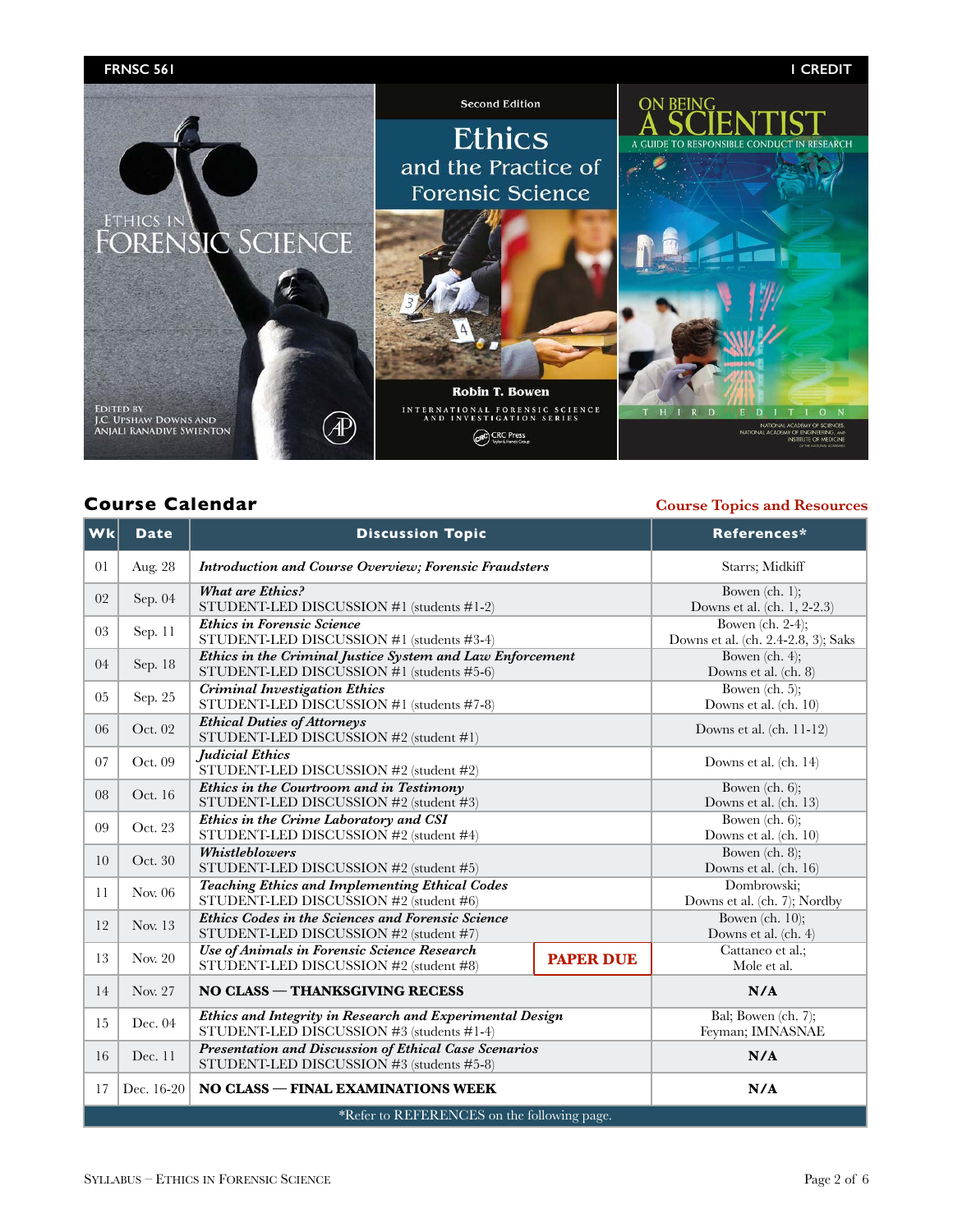# **REFERENCES**

- **Bal** R. How to kill with a ballpoint: credibility in Dutch forensic science. Science, Technology, and Human Values 2005 Winter;30(1): 52-75.
	- **Bowen** RT. Ethics and the practice of forensic science. 2nd ed. Boca Raton: CRC Press; 2018.
	- **Cattaneo** C, Maderna E, Rendinelli A, Gibelli D. Animal experimentation in forensic sciences: how far have we come? Forensic Science International 2015 Sep;254:e29-35.
	- **Dombrowski** PM. Can ethics be technologized? Lessons from Challenger, philosophy, and rhetoric. IEEE Transactions on Professional Communication 1995 September;38(3):146-150.
	- **Downs** JCU, Swienton AR, editors. Ethics in forensic science. Oxford: Academic Press; 2012.
	- **Feynman** RP. Cargo cult science. Engineering & Science 1974 June;37(7):10-13.
	- **IMNASNAE** (Institute of Medicine, National Academy of Sciences, and National Academy of Engineering). On being a scientist: a guide to responsible conduct in research. 3rd ed. Washington, D.C.: The National Academies Press; 2009.
	- **Midkiff** CR. More mountebanks. In: Saferstein R, editor. Forensic science handbook volume II. 2nd ed. Upper Saddle River: Pearson/Prentice-Hall; 2005. p. 35-80.
	- **Mole** CG, Heyns M. Animal models in forensic science research: justified use or ethical exploitation? Science and Engineering Ethics 2018. https://doi.org/10.1007/s11948-018-0053-1.
	- **Nordby** II. A member of the Roy Rogers Riders Club is expected to follow the rules faithfully. Journal of Forensic Sciences 1997 November;42(6):1195-1197.
	- **Saks** MJ. Prevalence and impact of ethical problems in forensic science. Journal of Forensic Sciences 1989 May;34(3):772-793.
	- **Starrs** JE. Mountebanks among forensic scientists. In: Saferstein R, editor. Forensic science handbook volume II. 2nd ed. Upper Saddle River: Pearson/Prentice-Hall; 2005. p. 1-34.

# **ADDITIONAL RESOURCES**

Adshead G. Evidence-based medicine and medicine-based evidence: the expert witness in cases of factitious disorder by proxy. *Journal of the American Academy of Psychiatry and the Law* 2005;33(1):99-105.

Barnett PD. Ethics in forensic science: professional standards for the practice of criminalistics. Boca Raton: CRC Press, 2001. Bird SJ. Scientific certainty: research versus forensic perspectives. *Journal of Forensic Sciences* 2001;46(4):978-981.

Bradford LW. Problems of ethics and behavior in the forensic sciences. *Journal of Forensic Sciences* 1976 October;21(4):763-768.

Budowle B *et al*. A perspective on errors, bias, and interpretation in the forensic sciences and direction for continuing advancement. *Journal of Forensic Sciences* 2009 July;54(4):798-809.

Castle EN. On scientific objectivity. American Journal of Agricultural Economics 1968 Nov;50(4):809-814.

Frankel MS. Ethics and the forensic sciences: professional autonomy in the criminal justice system. *Journal of Forensic Sciences* 1989 May;34(3): 763-771.

Giannelli PC. Evidentiary and procedural rules governing expert testimony. *Journal of Forensic Sciences* 1989 May;34(3):730-748.

Grainger DW. Peer review as professional responsibility: a quality control system only as good as the participants. *Biomaterials* 2007;28:5199-5203.

- Gutheil TG, Hauser M, White MS, Spruiell G, Strasburger LH. "The whole truth" versus "the admissible truth": an ethics dilemma for expert witnesses. *Journal of the American Academy of Psychiatry and the Law* 2003;31(4):422-427.
- Garcia CH. Ethical issues in the forensic sciences. *Journal of the Forensic Science Society* 1991;31(2):163-166.

Giannelli PC. "Junk science": the criminal cases. *Journal of Criminal Law and Criminology* 1993 Spring;84(1):105-128.

Hiss J, Freund M, Kahana T. The forensic expert witness – an issue of competency. *Forensic Science International* 2007;168:89-94.

Kates JH, Guttenplan HL. Ethical considerations in forensic science services. *Journal of Forensic Sciences* 1983 October;28(4):972-976.

Knight B. Ethics and discipline in forensic science. *Journal of the Forensic Science Society* 1989;29(1):53-59.

Lucas DM. The ethical responsibilities of the forensic scientist: exploring the limits. *Journal of Forensic Sciences* 1989 May;34(3):719-729.

Macklin R. Ethics and value bias in the forensic sciences. *Journal of Forensic Sciences* 1997 November;42(6):1203-1206.

Murphy JP. Expert witnesses at trial: where are the ethics? *Georgetown Journal of Legal Ethics* 2000 Fall;14:217-239.

Peterson JL, Murdock JE. Forensic science ethics: developing an integrated system of support and enforcement. *Journal of Forensic Sciences* 1989 May;34(3):749-762.

Pigman W, Carmichael EB. An ethical code for scientists. *Science* 1950 Jun 16;111:643-647.

Rosner R. Ethical practice in the forensic sciences and justification of ethical codes. *Journal of Forensic Sciences* 1996 November;41(6):913-915.

Rosner R. Foundations of ethical practice in the forensic sciences. *Journal of Forensic Sciences* 1997 November;42(6):1191-1194.

Schroeder OC. Ethical and moral dilemmas confronting forensic scientists. *Journal of Forensic Sciences* 1984 October;29(4):966-986.

Tanay E. Money and the expert witness: an ethical dilemma. *Journal of Forensic Sciences* 1976 October;21(4):769-775.

Weinstock R. Ethical practice in the forensic sciences – an introduction. *Journal of Forensic Sciences* 1997;42(6):1189-1190.

# *SELECT WORLD WIDE WEB (WWW) RESOURCES*

[Ethics Resource Center](http://www.ethics.org/)  [Markkula Center for Applied Ethics](http://www.scu.edu/ethics/practicing/decision/whatisethics.html) [Public Responsibility in Research and Medicine](http://www.primr.org/) [Penn State Rock Ethics Institute](http://rockethics.psu.edu/)

[National Reference Center for Bioethics Literature](http://bioethics.georgetown.edu/nrc/) [AAAS Professional Ethics Report](http://www.aaas.org/spp/sfrl/per/newper) [Office of Research Integrity: US Dept. HHS](http://www.ori.dhhs.gov/) [National Whistleblowers Center](http://www.whistleblowers.org/)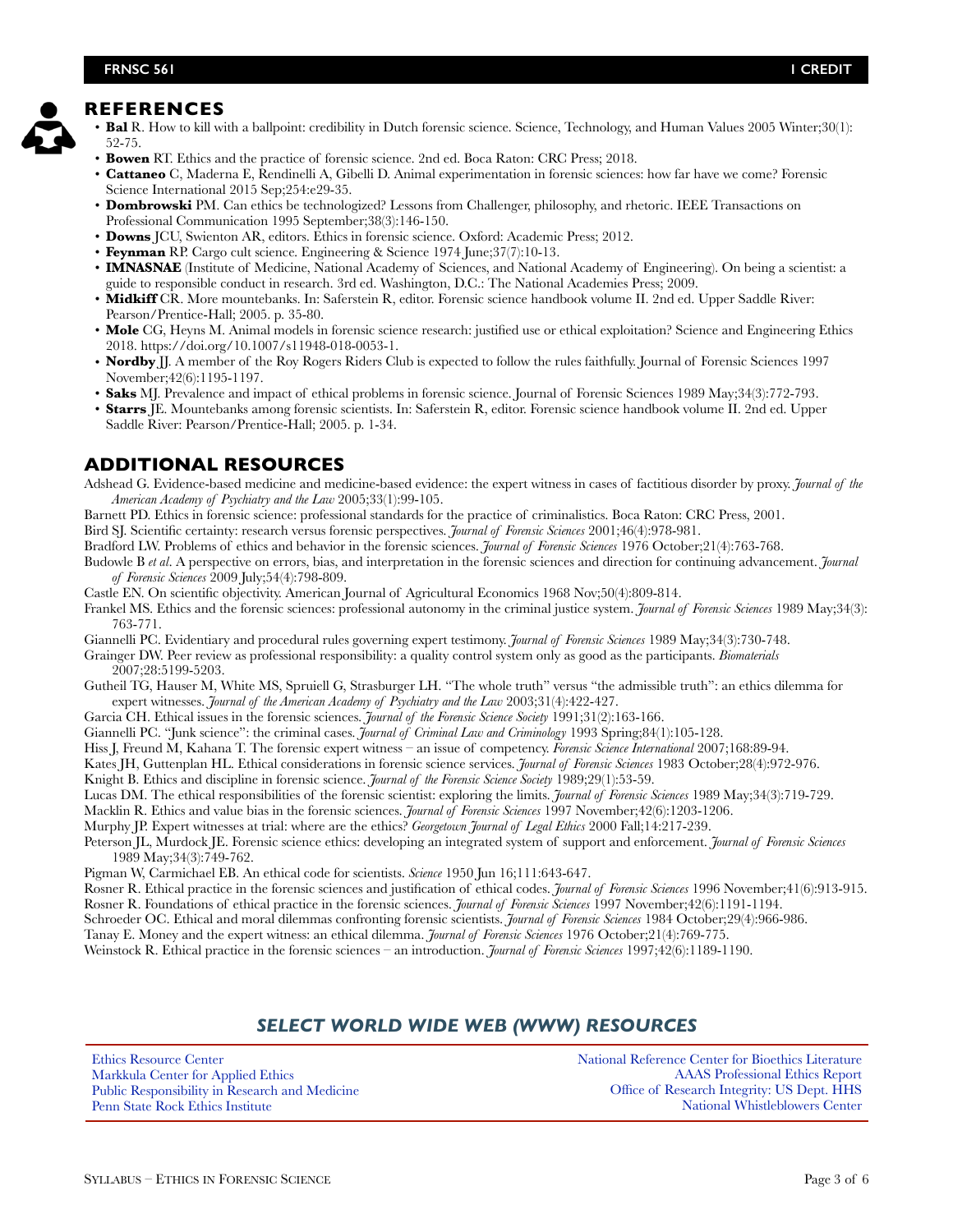## **FRNSC 561 1 CREDIT**





# **ASSIGNMENTS**

# **Assignments**

# Student-led discussions

Students will be required to present (alone and in groups) and lead class discussions that revolve around the assigned discussion topic for the week. The order of the student/group presenters will be determined during the first class; either randomly and/or on a volunteer basis.

The student presenter/group must provide the following:

- Review of relevant resources (≈30-35 minutes) or other relevant reference(s)
- Promote class discussion (15-20 minutes)

Each student must identify at least one additional, relevant reference for presentation and discussion. This additional reference or subject may be a journal article, newspaper or periodical article, news story, or any other publication that can be presented for discussion.

# Paper

Students will be required to select a current (within last five years) ethical topic or issue in criminalistics/forensic science and prepare a typewritten paper (Times or Times New Roman font (12 pt), double spaced, one (1) inch margins, 8-10 pages not including a separate cover/title page) introducing, summarizing, and fully discussing the issue using the 7-step method as presented in FRNSC 410.

# **Assessment**

| Class Participation $(10\%)$         |        |
|--------------------------------------|--------|
| Active participation in discussions  | 100%   |
| Student-led discussion $\#1(20\%)$   |        |
| Review of course resources           | 60%    |
| Lead and quality of class discussion | 40%    |
| Student-led discussion $\#2$ (40%)   |        |
| Review of course resources           | 60%    |
| Lead and quality of class discussion | 40%    |
| Student-led discussion $\#3$ (10%)   |        |
| Review of course resources           | 60%    |
| Lead and quality of class discussion | 40%    |
| Paper $(20\%)$                       |        |
| Relevance of topic                   | 25%    |
| Discussion of topic                  | $65\%$ |
| Grammar, syntax, citations, etc.     | 10%    |

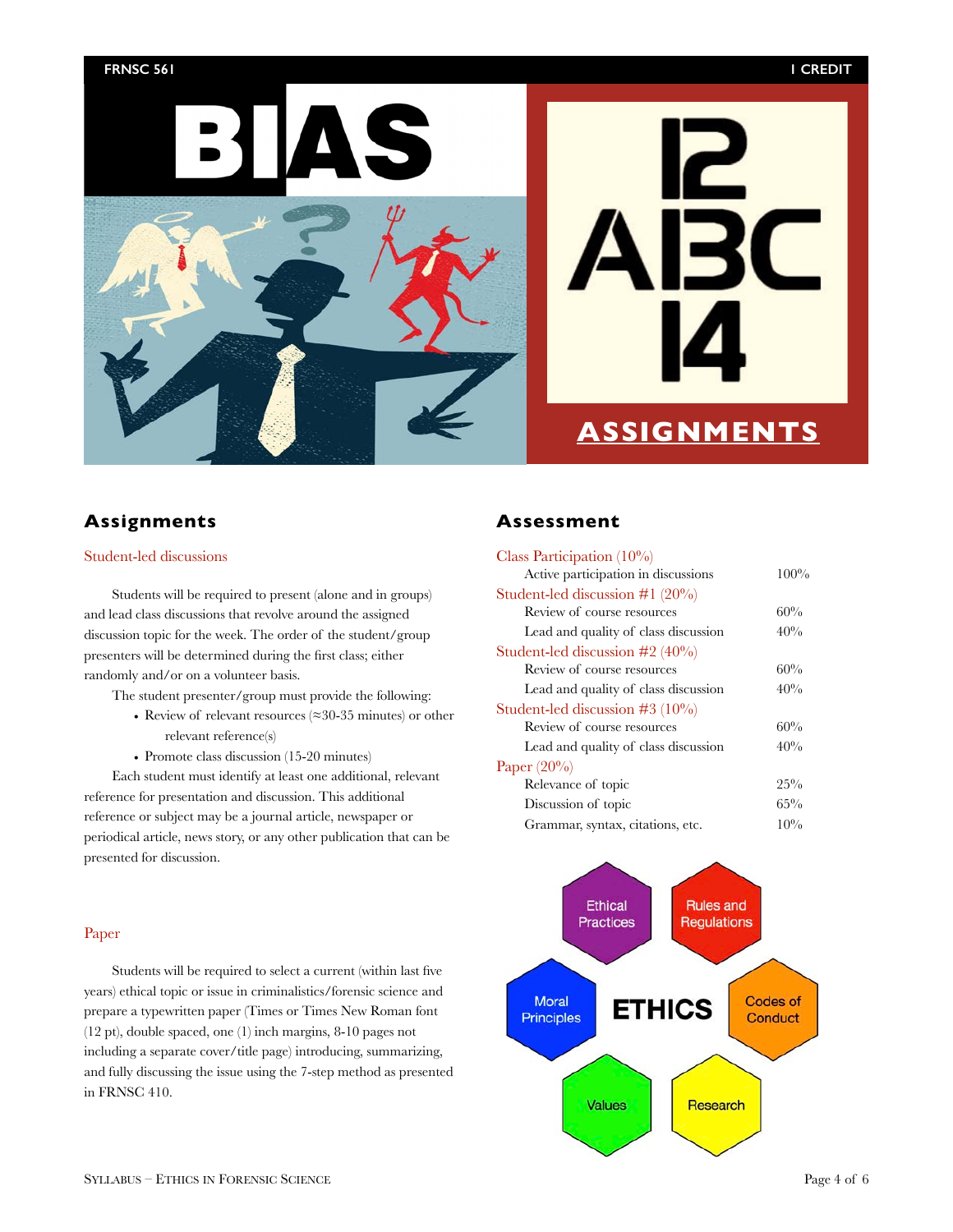# Course Objectives

| <b>OBJECTIVES</b>                                                                                                                                                                                                                               | STRATEGIES AND ASSESSMENT                                                                                                                                                                                                                                   |
|-------------------------------------------------------------------------------------------------------------------------------------------------------------------------------------------------------------------------------------------------|-------------------------------------------------------------------------------------------------------------------------------------------------------------------------------------------------------------------------------------------------------------|
| <b>Comprehension of importance and</b><br>necessity of objectivity, integrity, and<br>ethics in science.                                                                                                                                        | • Readings that examine objectivity, development of ethical codes, and research<br>integrity in the sciences.<br>• Class discussions.<br>• Written paper to assess application of knowledge to real-life situations.                                        |
| Introduction to ethical codes in various<br>scientific professions and professional<br>organizations.                                                                                                                                           | • Readings that examine ethical codes from various scientific professions and<br>professional organizations.<br>• Class discussions.                                                                                                                        |
| Introduction to ethical codes and codes<br>of professional conduct for various<br>forensic science professional<br>organizations; comprehension of<br>importance and necessity of<br>objectivity, integrity, and ethics in<br>forensic science. | • Readings that examine general ethics in forensic science.<br>• Readings that examine ethical codes from various forensic science organizations.<br>• Class discussions.<br>• Written paper to assess application of knowledge to real-life situations.    |
| <b>Comprehension of potential ethical</b><br>problems in forensic science including<br>issues of professional practice,<br>technical competence, and bias.                                                                                      | • Readings that examine professional issues in forensic science including problems such<br>as bias, professional practice, and technical competence.<br>• Class discussions.<br>• Written paper to assess application of knowledge to real-life situations. |
| <b>Introduction to ethical responsibilities</b><br>of forensic scientists and criminalists.                                                                                                                                                     | • Readings that examine professional and ethical responsibilities of forensic scientists<br>and criminalists.<br>• Class discussions.<br>• Written paper to assess application of knowledge to real-life situations.                                        |
| Introduction to teaching ethics and<br>issues of professional conduct in<br>forensic science to students and<br>working professionals.                                                                                                          | • Readings that examine issues related to teaching ethics in forensic science.<br>• Class discussions.                                                                                                                                                      |
| <b>Comprehension of potential ethical</b><br>issues in oral and written<br>communications including testimony,<br>depositions, and reports.                                                                                                     | • Readings that examine issues related to ethical responsibilities and pitfalls in expert<br>testimony, depositions, and reports.<br>• Class discussions.                                                                                                   |